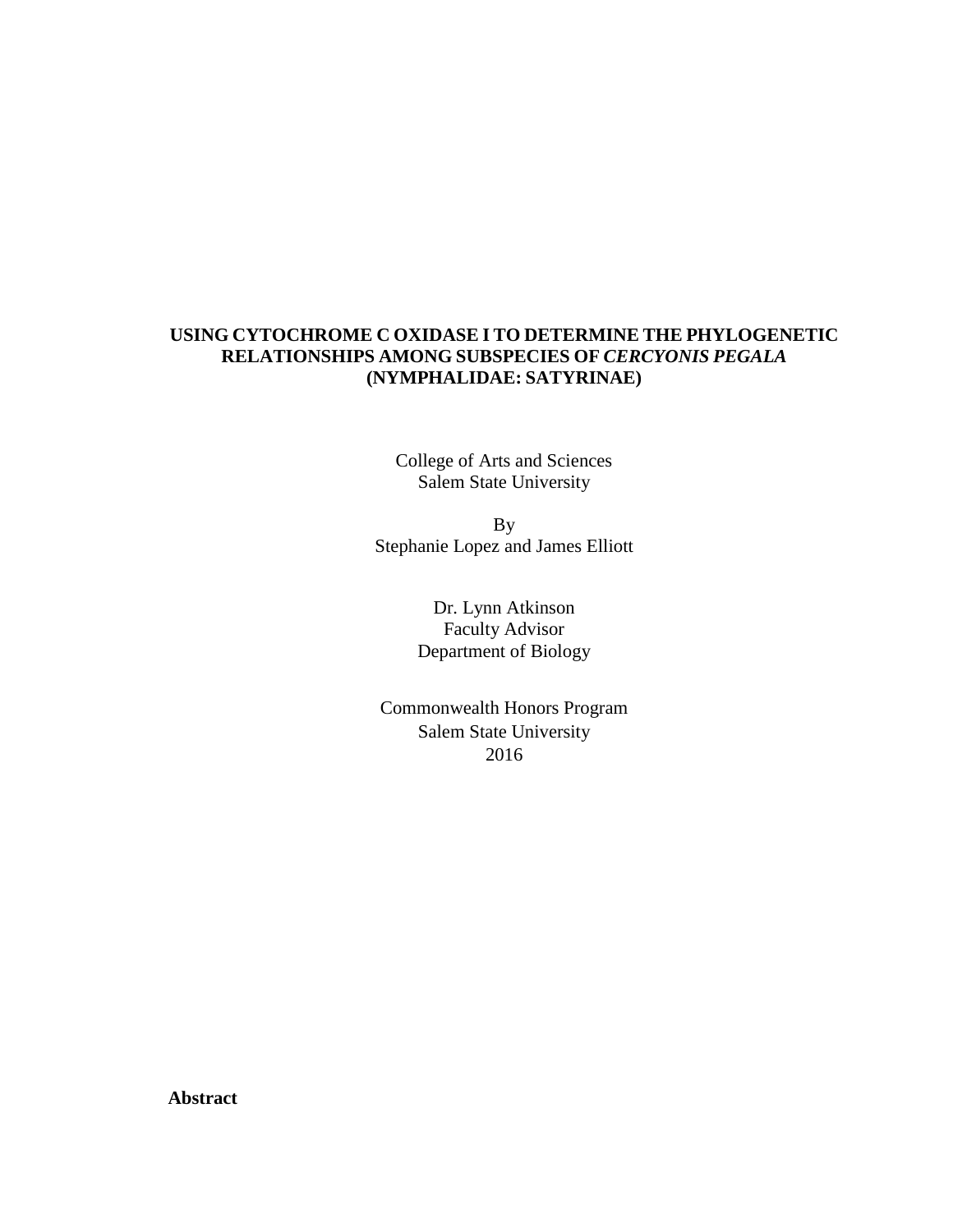The common wood-nymph, *Cercyonis pegala*, is a North American butterfly found throughout the United States, northern Mexico, and southern Canada. *Cercyonis pegala agawamensis* is a recently described subspecies that is differentiated from other subspecies of *C. pegala* based on habitat, behavior, and phenotype. A major defining characteristic is habitat, with *C. pegala agawamensis* found in salt marsh habitat, *C. pegala maritima* in coastal upland habitat, and *C. pegala nephele* in a northeastern upland habitat. The level of genetic differentiation between the subspecies is unknown; therefore, we investigated the phylogenetic relationships among *C. pegala agawamensis*, *C. pegala nephele*, and *C. pegala maritime* using the mitochondrial cytochrome c oxidase I (COI) gene. COI is a 648 base-pair region that is used as a barcoding standard to help identify the relationships between species and subspecies. Eight mtDNA haplotypes were found among 31 samples of the three subspecies. The data show that *C. pegala nephele* is genetically different from *C. pegala agawamensis* and *C. pegala maritima*. However, there is no genetic differentiation between *C. pegala maritima* and *C. pegala agawamensis*. Small phenotypic differences used to identify samples sometimes placed subspecies in atypical habitats (for example, *C. pegala maritima* in salt marsh habitat). Therefore, there does not appear to be a genetic, morphological or habitat basis to justify separate subspecies status for *C. pegala agawamensis*.

### **Introduction**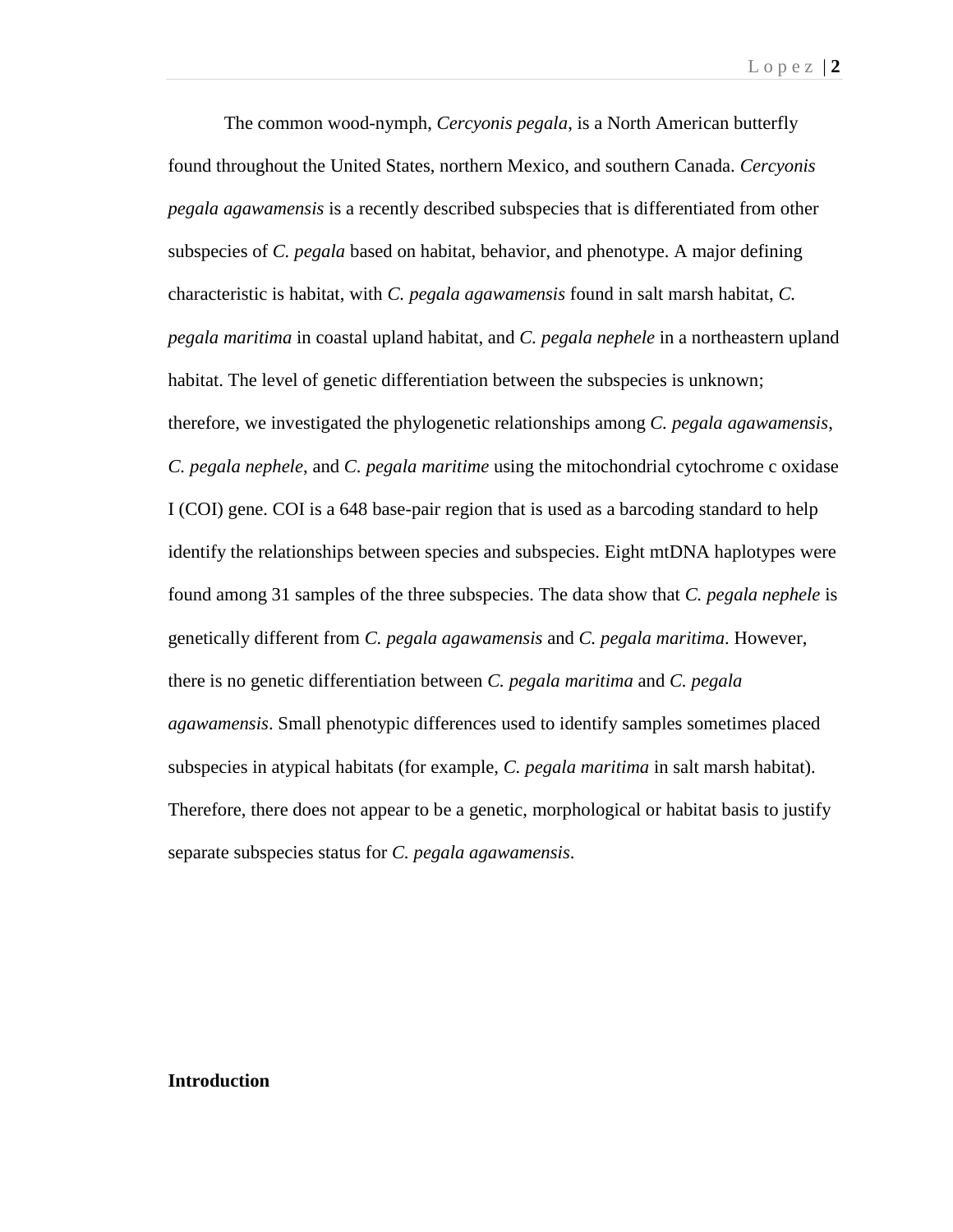*Cercyonis pegala*, commonly known as the "wood nymph," was first described by Fabricius in 1775 (Sourakov, 1995). The butterfly species lives in sunny open woodlands, wet meadows, and savannas distributed throughout the United States, northern Mexico, and southern Canada, where it feeds on nectar, tree sap, and decaying matter. Many subspecies of *Cercyonis pegala* have been identified, including two that occur in New England, *C. pegala maritima* and *C. pegala nephele*. *Cercyonis pegala agawamensis* is a new subspecies of *C. pegala* that was recently described based on phenology, flight period, seasonality, habitat, behavior, and phenotype (Arey and Grkovich, 2014). *C. pegala agawamensis* predominately inhabits coastal salt marshes and estuarine meadows along the New England coast. This subspecies feeds on nectar from flowering plants within the habitat and or nearby habitats.

There have been different views on the number of subspecies of *Cercyonis pegala* (Sourakov, 1995). Under the biological species concept, a species is a major subdivision of a genus that is composed of individuals that are able to mate with one another and produce viable offspring. A subspecies is a subdivision of a species. Subspecies designate populations from specific geographic regions that are genetically differentiated from other such populations of the same species (Merriam Webster, 2016), although the subspecies definition is the subject of considerable debate (e.g., Braby et al 2012). Arey and Grkovich (2014) hypothesized that *C. pegala agawamensis* evolved due to ecological isolation that followed the last glaciation of the Pleistocene. During the Pleistocene, glaciers retreated northward, which allowed the temperatures to warm in the Northern hemisphere. Because *C. pegala* does not inhabit densely forested areas, as the glaciers retreated and forests spread, populations of *C. pegala* may have been isolated in open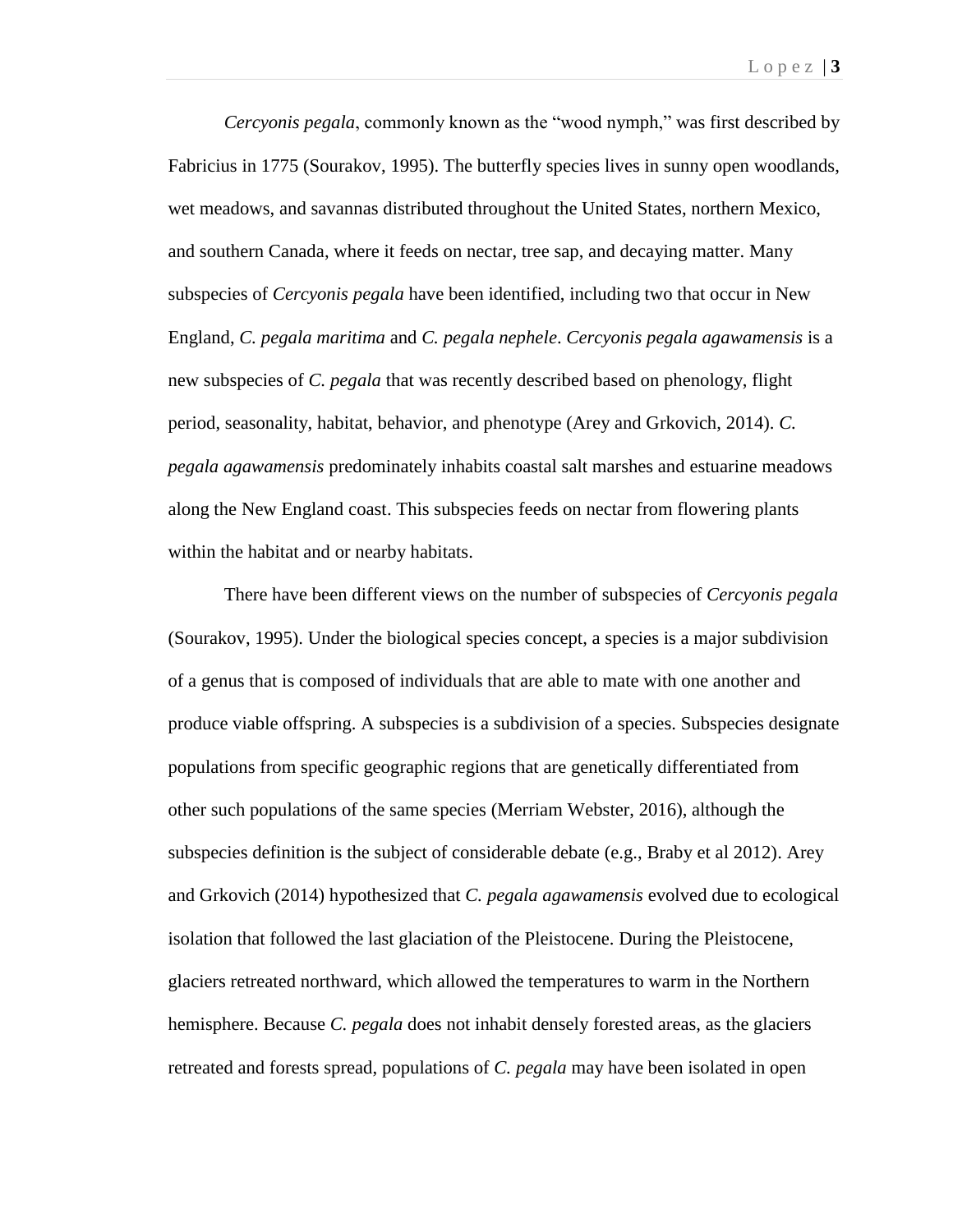habitats, such as riverbanks, open hilltops, and along waterways. Some populations of *C. pegala* may have been isolated at the coastline and coastal marshes. Arey and Grkovich (2014) hypothesize that these ecologically and geographically isolated coastal populations formed the subspecies *C. pegala agawamensis*. Isolation should have resulted in genetic differences between *C. pegala agawamensis* and the other subspecies. Prior to this study, the level of genetic differentiation between *C. pegala agawamensis* and the other subspecies was unknown. It is important to determine if there is any genetic differentiation in order to explore the *C. pegala agawamensis* subspecies designation proposed by Arey and Grkovich (2014).

In this study, we investigated whether *C. pegala agawamensis* is genetically different from other subspecies of *C. pegala*. A mitochondrial gene, cytochrome c oxidase I (COI), was used to examine phylogenetic relationships among the subspecies. COI is a barcoding region that is used to help elucidate differences between species and subspecies (Hebert 2003). If *C. pegala agawamensis* is a subspecies that was separated from other populations of *C. pegala* during the Pleistocene, then we would expect to see numerous differences in the COI gene.

#### **Materials and Methods**

#### Sample Collection

Butterflies were collected in salt marshes and fields in Newbury, Salisbury, and Essex, MA using nets during the summer of 2016. Matthew Arey, the author of the paper describing *C. pegala agawamensis*, donated additional samples from Unity and Bowdoinham, ME. He also identified each of our samples to subspecies.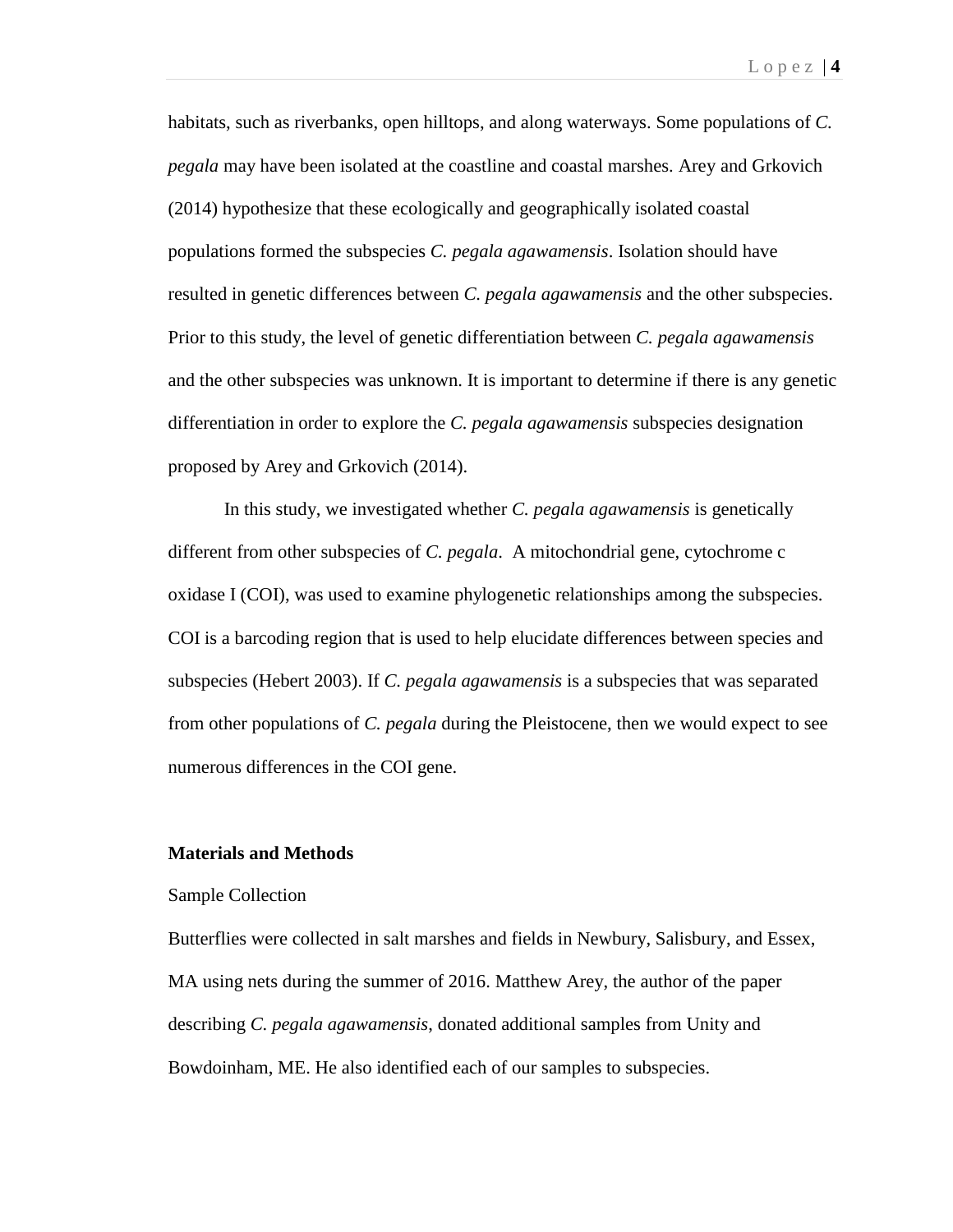# DNA Extraction

The QIAamp DNA Minikit was used to extract DNA from 25 mg of the butterfly abdomen. The Standard Qiagen protocol for "DNA Purification from Tissues" was followed, except the tissue was ground manually using a pestle,  $10 \mu L$  of PBS was used, and samples were incubated in 56℃ water bath overnight.

### PCR

The PCR Protocol for *Taq* DNA Polymerase with Standard *Taq* Buffer from New England BioLabs was used. The reactions were done using touchdown PCR at the following temperatures: 1 cycle at 94℃ for 1 min, 5 cycles at 94℃ for 1 min, 45℃ for 1.5 min, 72℃ for 1.5 min, 35 cycles at 94℃ for 1 min, 50℃ for 1.5 min, 72℃ for 1 min, final extension at 72℃ for 5 min, and hold at 8℃ (Herbert et al. 2003). The COI primers were LCO1490 and HCO2198 from Folmer et al (1994).

Gel Electrophoresis

The PCR products were electrophoresed on a 1.2% agarose gel using 1X TAE buffer. Gel Red was added to the melted agarose before it was poured. The DNA ladder was 50 ng/ $\mu$ L and 6X Loading Dye was used. Each well contained a total volume of 10  $\mu$ L of sample with Loading Dye. Images of the gels were taken using Thermo Scientific my ECL Imager.

Data Analysis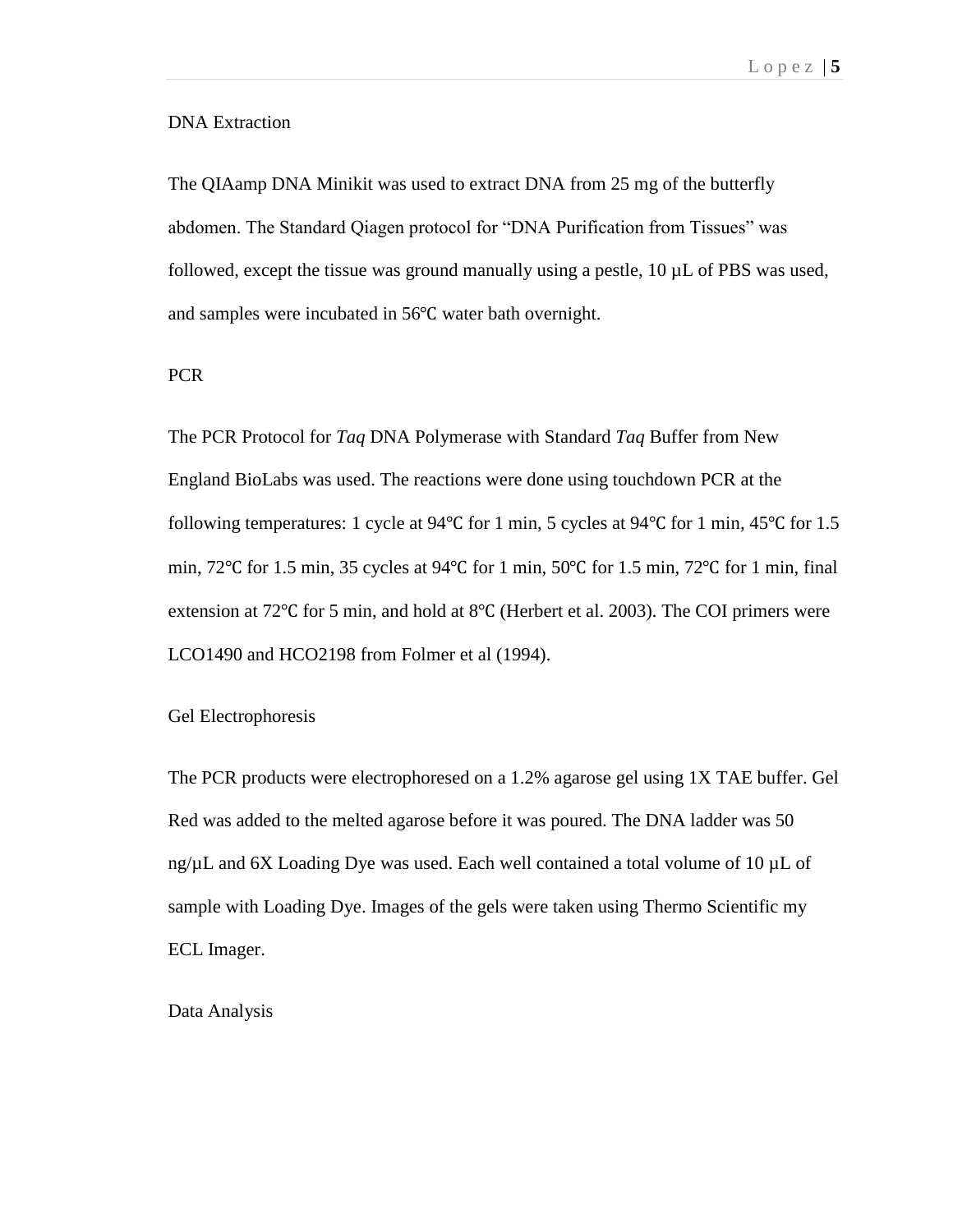The PCR products were sent to GeneWiz (South Plainfield, NJ) or New England BioLabs, (Ipswich, MA), for DNA sequencing. After editing the sequences and assembling the contigs using *Sequencher* (Version 4.1.4, Gene Codes Corporation), *Geneious* (Kearse et al., 2012) was used to align the sequences and construct a phylogenetic tree using neighbor joining. Bootstrap values were obtained by resampling 1,000 trees. A sequence for *Cercyonis meadii,* which is a related species from Midwestern North America, was obtained from GenBank and used as an outgroup for the phylogenetic tree. A haplotype network was constructed using PopART, [\(http://popart.otago.ac.nz\)](http://popart.otago.ac.nz/).

### **Results**

The mtDNA COI gene, as shown in Figures 1 and 2, was sequenced for 31 butterflies that represent a mix of the three *C. pegala* subspecies (12 *C. pegala maritima*, 15 *C. pegala agawamensis*, and 4 *C. pegala nephele,*). We identified eight mtDNA haplotypes in this set of samples (Figure 3). There are 20 base pair differences seen among the three subspecies, of which 12 are in *Cercyonis pegala nephele.* The most common haplotype is shared by 20 of the 31 samples and includes all 12 of *C. pegala maritima* specimens and 8 of the *C. pegala agawamensis* specimens. Additional haplotypes that differ by one, three, or six base pair differences are seen in several *C. pegala agawamensis* specimens, shown in Figure 3. All *C. pegala maritima* samples were collected in Essex and Newbury, MA, while *C. pegala agawamensis* were collected in Essex, Newbury, and Salisbury, MA. The *C. pegala nephele* samples were all collected in Maine. The phylogenetic tree (Figure 4) shows that there are few or no differences between various specimens of *C. pegala agawamensis* and *C. pegala maritima,* but *C.*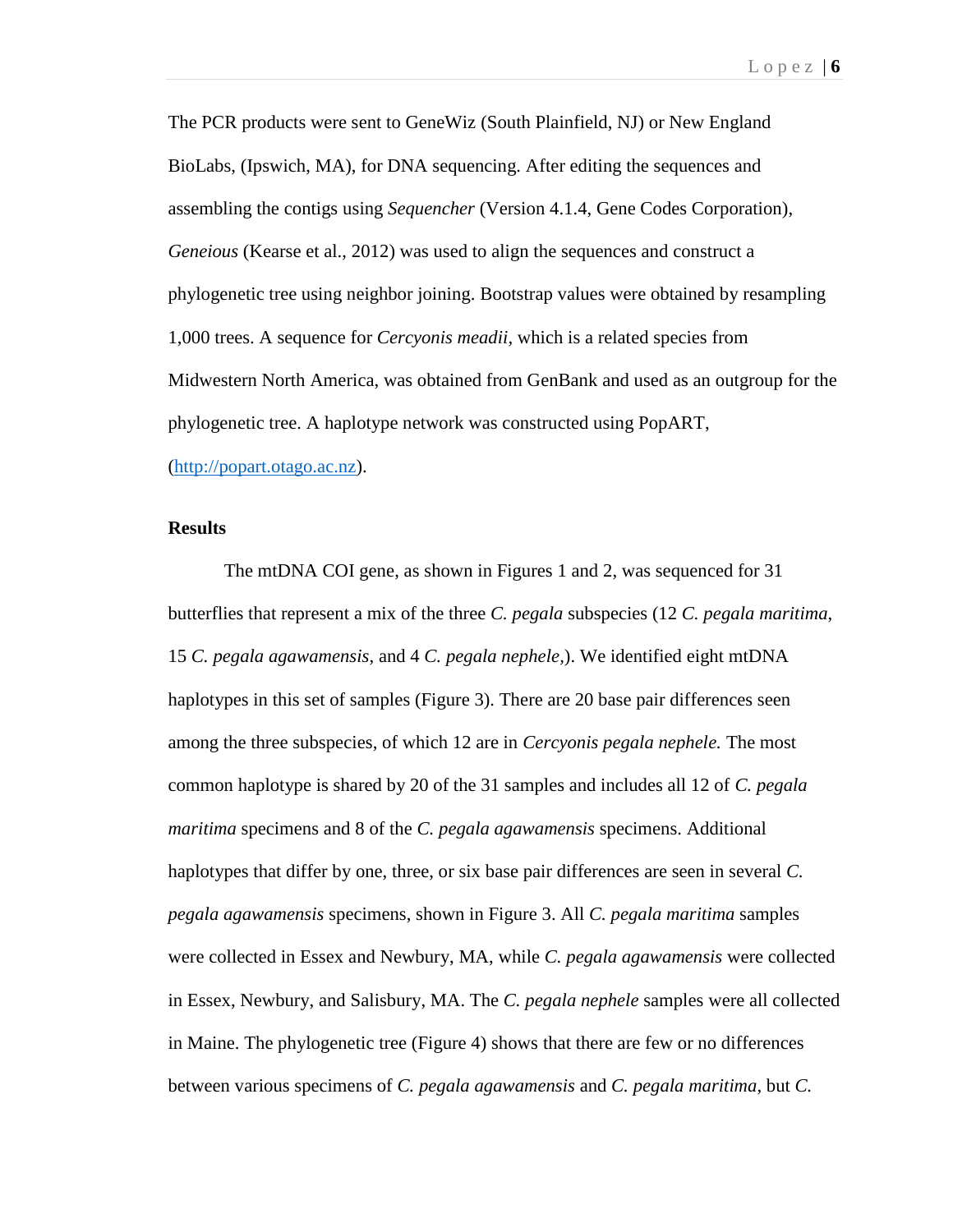*pegala nephele* is different from these two subspecies. All the *C. pegala* specimens form a monophyletic group, distinct from *C. meadii,* with 100% bootstrap support, but there are no strongly supported monophyletic subspecies groups. The two *C. pegala nephele* groups consist of two identical sequences from each of two sampling sites.



**Figure 1**. **COI PCR products.** This is a

photograph of an agarose gel showing that the gene COI is 648 base-pairs long. In this case, three of the five samples were at the correct length and concentration to clean and sequence the products.

 $\begin{array}{ccccccccccccccccc} \texttt{TCACAG C TCA T G C T T T T T A T T A T T T T T T T T T T T A T A G T T A T A \\ 130 & 140 & 150 & 160 \end{array}$ MMMMMMMMMMMMMM *MAN* G T  $\mathbf{c}$ mm hmmmnn INMWWWM

**Figure 2. Chromatogram of** *C. pegala nephele*, which shows DNA sequence data obtained from New England BioLabs. The raw data were edited to determine if there are any differences between the subspecies.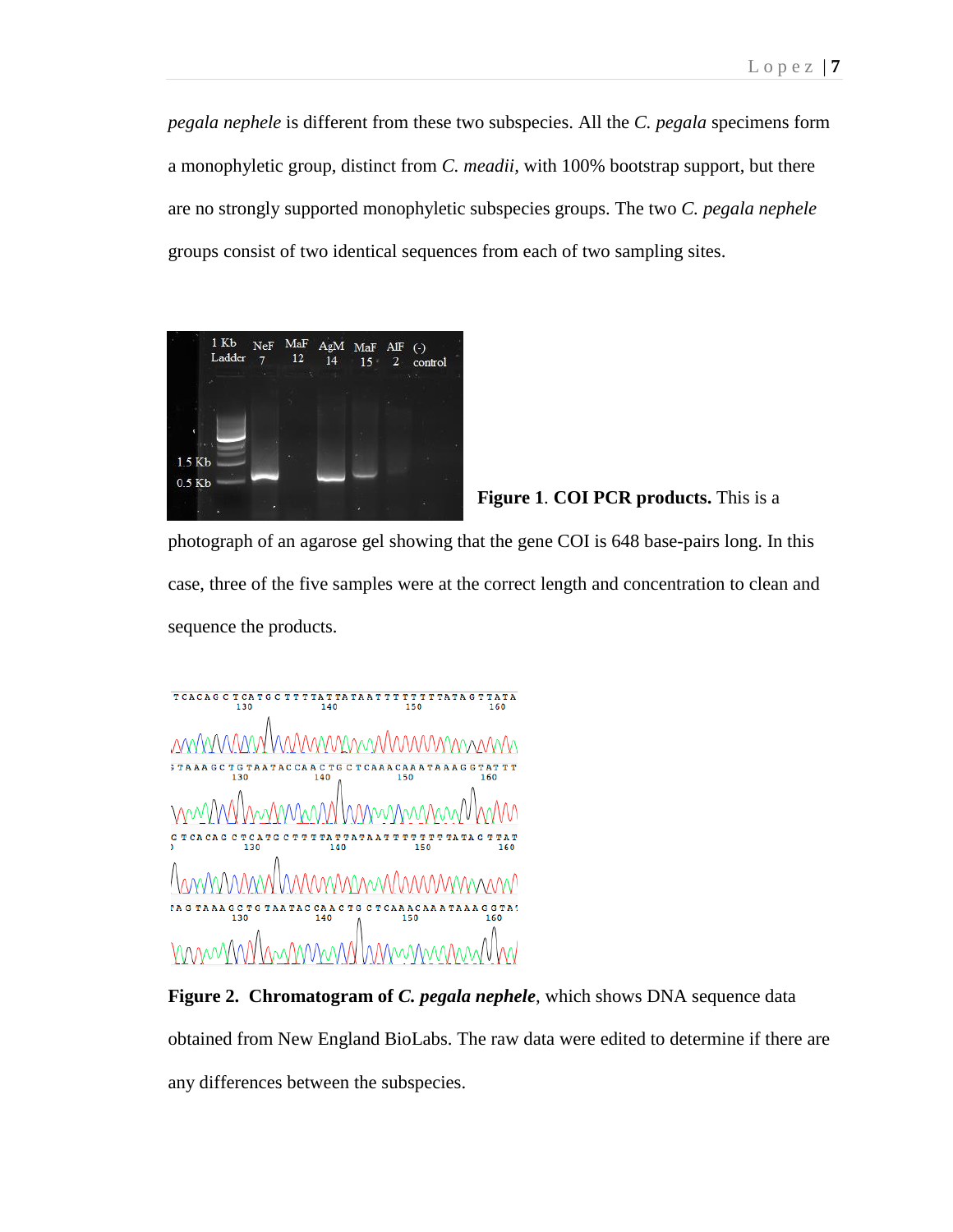

**Figure 3. Haplotype network of the three subspecies**, which aids in visualizing the genetic relationships between haplotypes. Hash marks represent the number of base pair differences between the haplotypes. The size of each haplotype circle represents the relative number of individuals with that particular sequence. The circles are color coded by subspecies.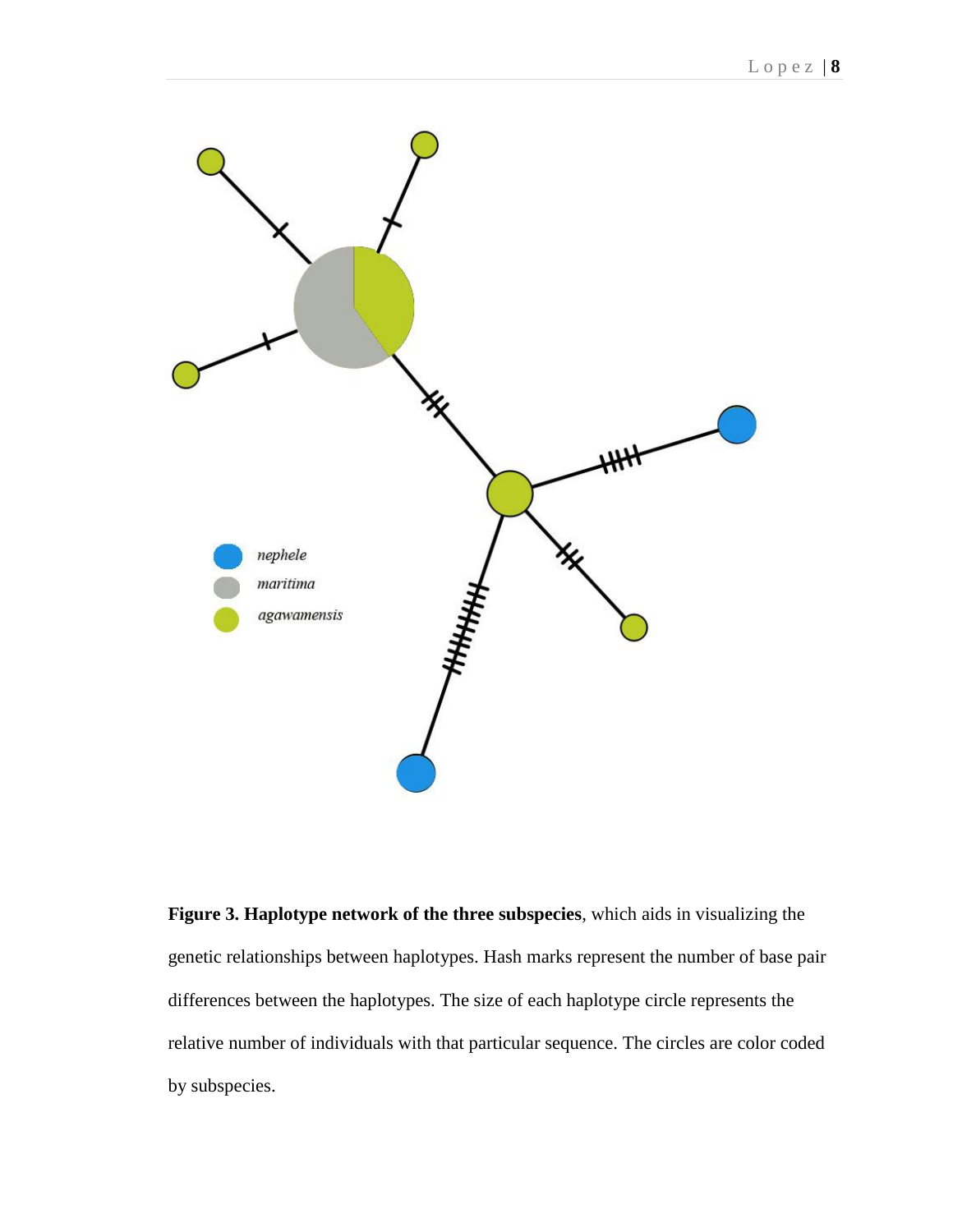

**Figure 4. Phylogenetic tree of our sequence data for the three subspecies.** Numbers

above the branches are bootstrap support values. Branch lengths indicate genetic

distance, but the branch for *C. meadii* is not drawn to scale.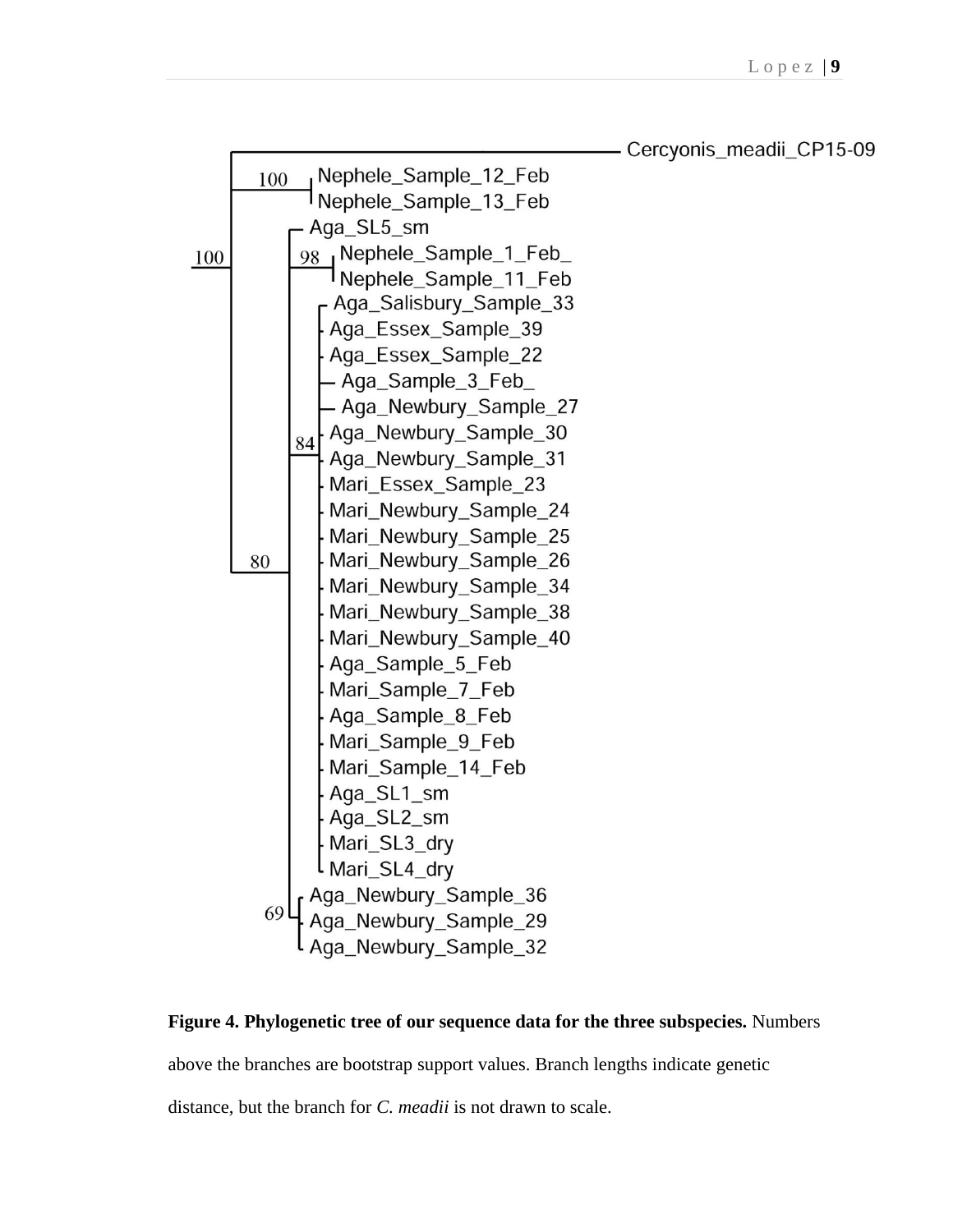### **Discussion**

The phylogenetic relationships among three North American subspecies of *C. pegala* that occur in New England suggest that there is no genetic differentiation between *C. pegala agawamensis* and *C. pegala maritima*. The lack of genetic differences challenges that *C. pegala agawamensis* and *C. pegala maritima* are two separate subspecies. Our samples were identified by wing morphology by the scientist that described *C. pegala agawamensis* (Matthew Arey); in addition, collection habitat was noted. The majority of *C. pegala agawamensis* were collected in salt marshes. Yet, there were exceptions for both subspecies. *Cercyonis pegala maritima* was identified among samples caught in the salt marsh and *C. pegala agawamensis* was identified among samples caught in the upland meadows. Therefore, a sharp distinction by habitat for the subspecies was not corroborated by this study.

The basis for the hypothesized morphological distinctions that separate the two subspecies may in fact be natural wing pattern variation within the species. Sourakov (1995) raised *C. pegala* subspecies from Ohio and noticed that offspring had three or four eyespots, whereas another generation only produced one regular eyespot. He concluded that even large differences such as the number of eyespots on the wings may not be enough to differentiate "subspecies." Arey and Grkovich (2014) state that *C. pegala agawamensis* males and females are slightly larger than their counterparts in *C. pegala maritima*, and the forewing eyespots are more distinct in *C. pegala agawamensis*, compared to *C. pegala maritima*. Furthermore, described habitat for *Cercyonis pegala maritima* is dry open fields, while *C. pegala agawamensis* is confined to salt marshes. Our research calls into question the taxonomic significance of the small morphological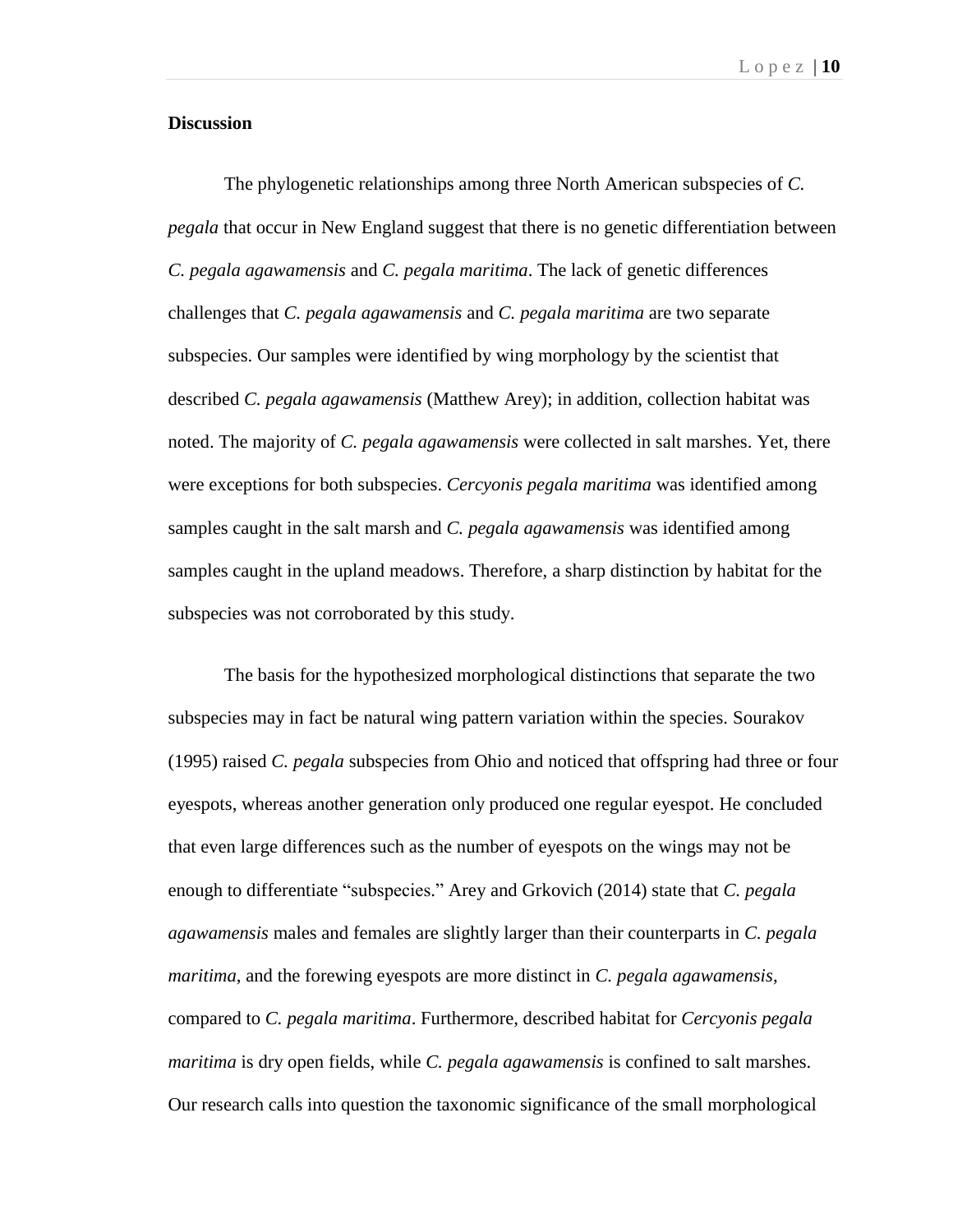differences that do not sort by genetic haplotype or always correlate with specific habitats.

Our *C. pegala nephele* samples include two individuals each from sampling sites in Bowdoinham and Unity, Maine. The two samples from each Maine locality are identical to each other, but are genetically distinct from the other sampling location. The *C. pegala nephele* samples are also genetically distinct from *C. pegala agawamensis* and *C. pegala maritima*. All the *C. pegala nephele* are from Maine, while our *C. pegala agawamensis* and *C. pegala maritima* samples are from a small area of coastal Massachusetts, making it difficult to know if the patterns of genetic differentiation reflect geography or subspecies status. Additional samples of each subspecies from a broader geographic region are needed to distinguish between these two possibilities and will be the subject of future research.

## **Acknowledgements**

We would like to thank Iain Murray for sequencing some of our samples at NEB, Dr. Tracy Ware for providing feedback and critiques on protocols, and Matthew Arey for donating and identifying samples. The research was funded in part by the Ed Sweeney Scholarship to Stephanie Lopez, the Alfred Borgatti Scholarship to James Elliott, and the Salem State University Biology Department.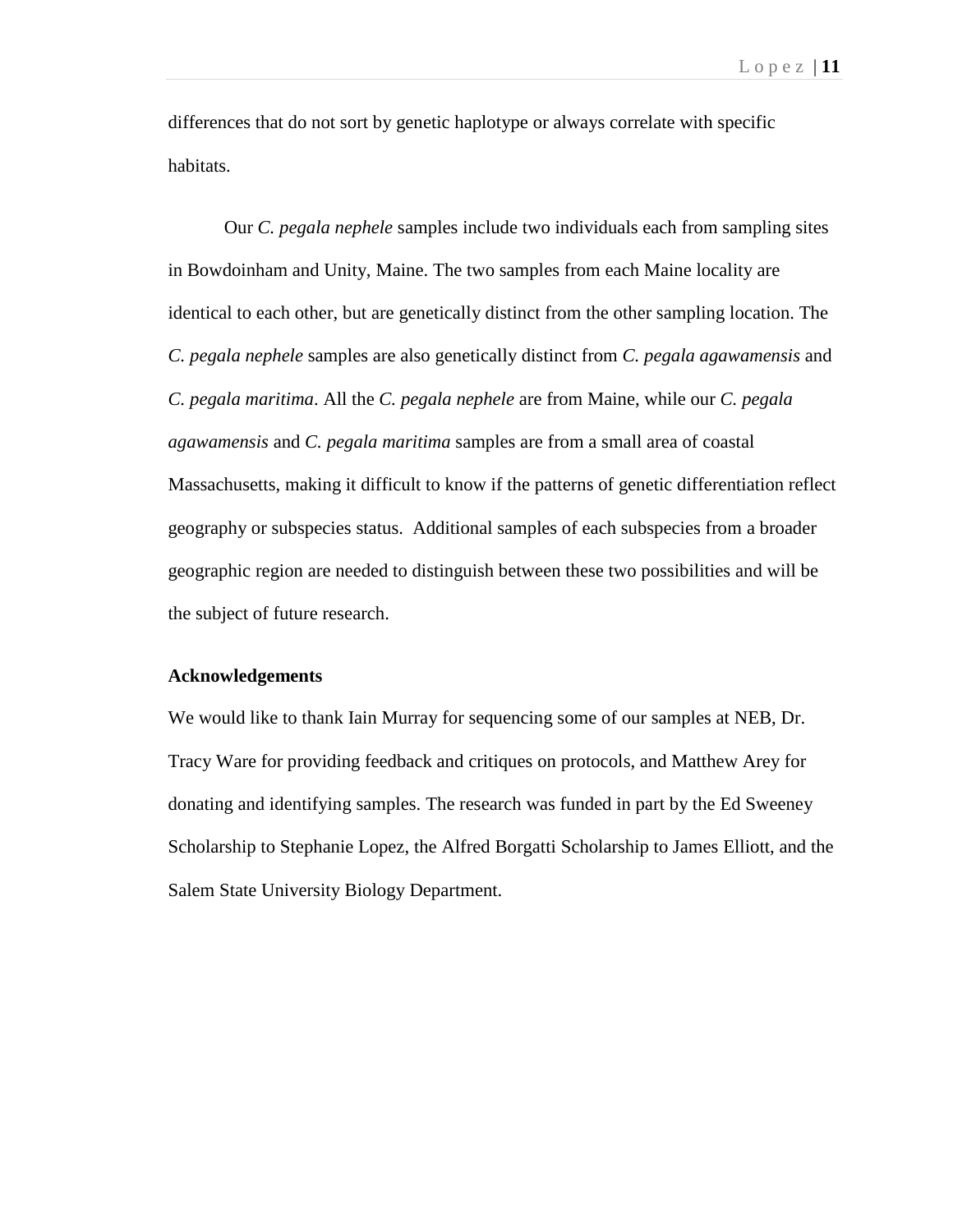#### References

- Arey MD, Grkovich A. 2014. *Cercyonis pegala agawamensis* (Satyridae): A new butterfly subspecies from the coastal marshes of the northeastern United States of America. The Taxonomic Report of the International Lepidoptera Survey 7 (8): 1- 16. Accessed 22 Feb 2016.
- Braby, MF, Eastwood, R and Murray, N. 2012. The subspecies concept in butterflies: has its application in taxonomy and conservation biology outlived its usefulness?. Biological Journal of the Linnean Society, 106: 699–716. doi: 10.1111/j.1095- 8312.2012.01909.x
- Folmer O, Black M, Hoeh W, Lutz R, Vrijenhoek R. 1994. DNA primers for amplification of mitochondrial cytochrome c oxidase subunit I from diverse metazoan invertebrates. Molecular Marine Biology and Biotechnology. 1994 3:294-299.
- Hebert PDN, Cywinska A, Ball SL, deWaard JR. 2003. Biological identifications through DNA barcodes. Proceedings of the Royal Society B: Biological Sciences. 270(1512):313-321. doi:10.1098/rspb.2002.2218.
- Kearse M., Moir R., Wilson A., Stones-Havas S., Cheung M., Sturrock S., Buxton S., Cooper A., Markowitz S., Duran C., Thierer T., Ashton B., Mentjies P., & Drummond A. 2012. Geneious Basic: an integrated and extendable desktop software platform for the organization and analysis of sequence data. Bioinformatics, 28(12), 1647-1649.

PopART. 2016. http://popart.otago.ac.nz